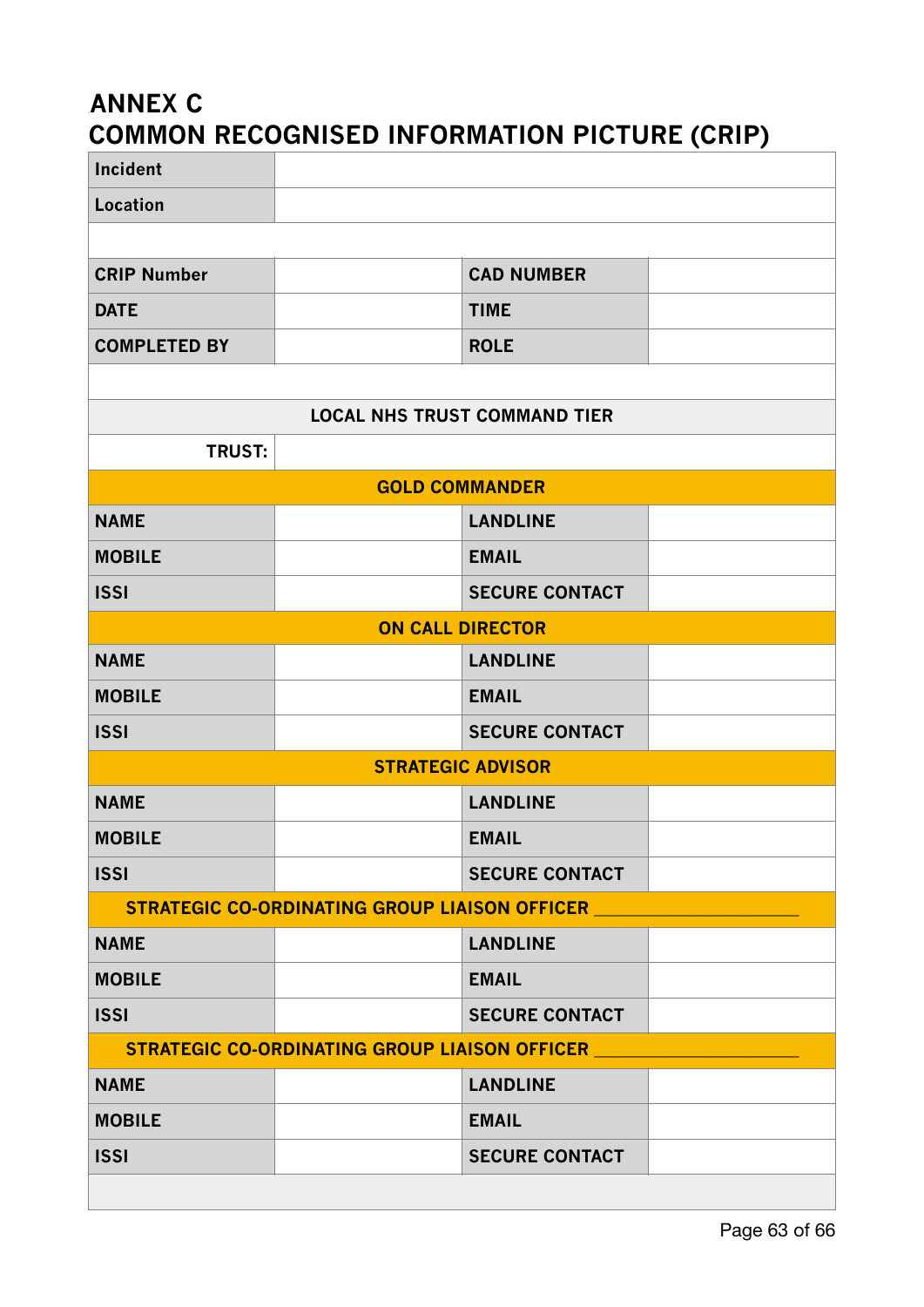| <b>STRATEGIC CO-ORDINATING GROUP LIAISON OFFICER</b> |                                               |                                    |  |  |
|------------------------------------------------------|-----------------------------------------------|------------------------------------|--|--|
| <b>NAME</b>                                          |                                               | <b>LANDLINE</b>                    |  |  |
| <b>MOBILE</b>                                        |                                               | <b>EMAIL</b>                       |  |  |
| <b>ISSI</b>                                          |                                               | <b>SECURE CONTACT</b>              |  |  |
|                                                      | STRATEGIC CO-ORDINATING GROUP LIAISON OFFICER |                                    |  |  |
| <b>NAME</b>                                          |                                               | <b>LANDLINE</b>                    |  |  |
| <b>MOBILE</b>                                        |                                               | <b>EMAIL</b>                       |  |  |
| <b>ISSI</b>                                          |                                               | <b>SECURE CONTACT</b>              |  |  |
|                                                      |                                               |                                    |  |  |
|                                                      |                                               | <b>TACTICAL / SILVER COMMANDER</b> |  |  |
| <b>NAME</b>                                          |                                               | <b>LANDLINE</b>                    |  |  |
| <b>MOBILE</b>                                        |                                               | <b>EMAIL</b>                       |  |  |
| <b>ISSI</b>                                          |                                               | <b>SECURE CONTACT</b>              |  |  |
|                                                      |                                               | <b>TACTICAL ADVISOR</b>            |  |  |
| <b>NAME</b>                                          |                                               | <b>LANDLINE</b>                    |  |  |
| <b>MOBILE</b>                                        |                                               | <b>EMAIL</b>                       |  |  |
| <b>ISSI</b>                                          |                                               | <b>SECURE CONTACT</b>              |  |  |
| NATIONAL INTER-AGENCY LIAISON OFFICER (NILO)         |                                               |                                    |  |  |
| <b>NAME</b>                                          |                                               | <b>LANDLINE</b>                    |  |  |
| <b>MOBILE</b>                                        |                                               | <b>EMAIL</b>                       |  |  |
| <b>ISSI</b>                                          |                                               | <b>SECURE CONTACT</b>              |  |  |
| <b>MEDICAL INCIDENT ADVISOR</b>                      |                                               |                                    |  |  |
| <b>NAME</b>                                          |                                               | <b>LANDLINE</b>                    |  |  |
| <b>MOBILE</b>                                        |                                               | <b>EMAIL</b>                       |  |  |
| <b>ISSI</b>                                          |                                               | <b>SECURE CONTACT</b>              |  |  |
|                                                      |                                               |                                    |  |  |
| <b>OPERATIONAL / BRONZE COMMANDER</b>                |                                               |                                    |  |  |
| <b>NAME</b>                                          |                                               | <b>LANDLINE</b>                    |  |  |
| <b>MOBILE</b>                                        |                                               | <b>EMAIL</b>                       |  |  |
| <b>ISSI</b>                                          |                                               | <b>SECURE CONTACT</b>              |  |  |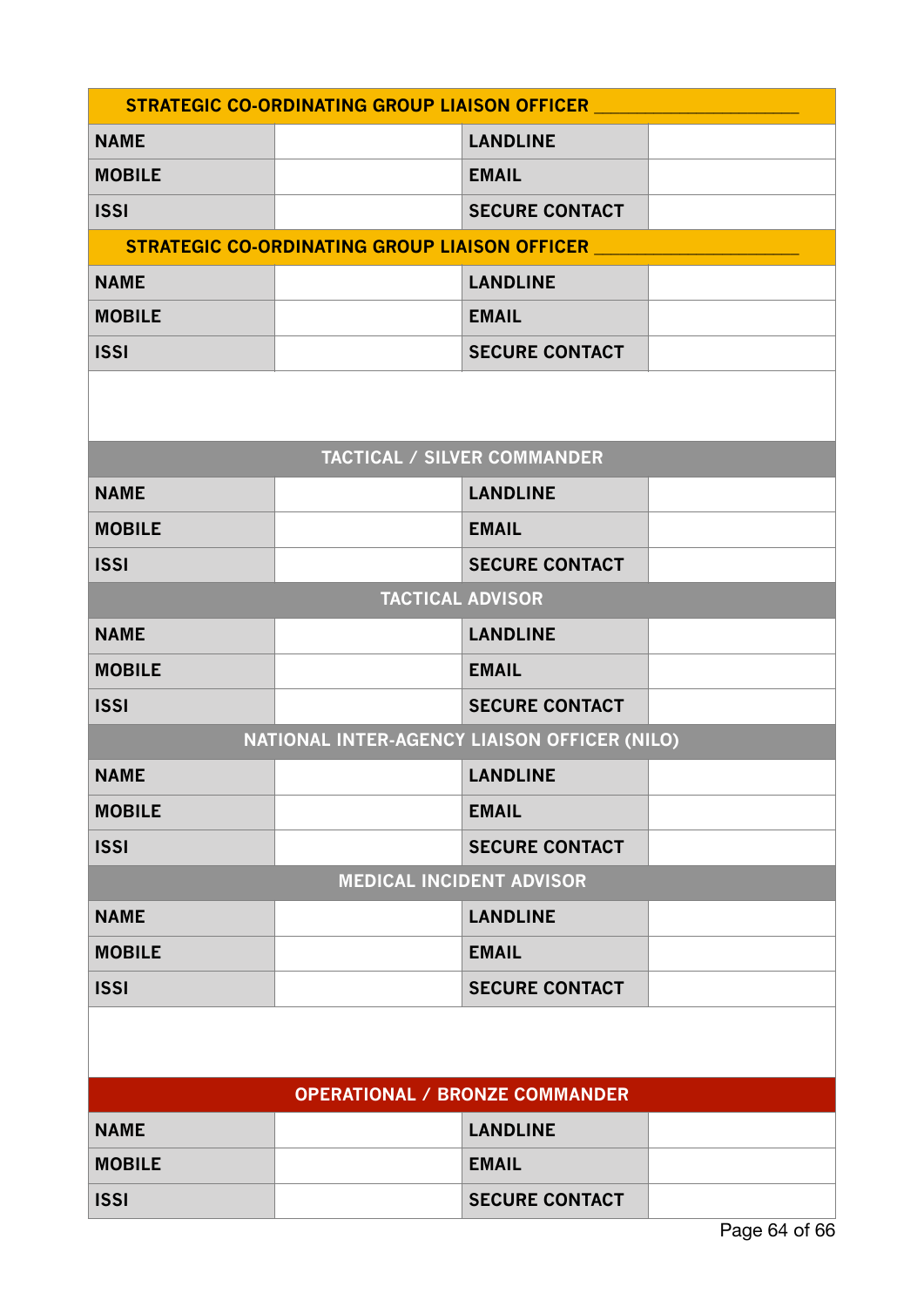| <b>MAJOR INCIDENT DETAILS</b>                              |                |                           |  |  |
|------------------------------------------------------------|----------------|---------------------------|--|--|
| <b>STANDBY TIME</b>                                        |                | <b>DECLARED TIME</b>      |  |  |
| <b>TYPE OF INCIDENT</b>                                    |                |                           |  |  |
| <b>INCIDENT DETAILS</b>                                    |                |                           |  |  |
| <b>CLINICAL ISSUES</b><br>(Types of injuries<br>etc)       |                |                           |  |  |
| <b>PATIENT DETAILS</b>                                     |                |                           |  |  |
| <b>P1</b>                                                  |                | P <sub>2</sub>            |  |  |
| P <sub>3</sub>                                             |                | <b>DEAD</b>               |  |  |
|                                                            |                |                           |  |  |
|                                                            |                | <b>EXPECTANT CATEGORY</b> |  |  |
| <b>CONSIDERED BY</b>                                       |                | <b>TIME &amp; DATE</b>    |  |  |
| <b>ACTIVATED</b>                                           |                | <b>CANCELLED</b>          |  |  |
|                                                            |                |                           |  |  |
|                                                            | <b>WEATHER</b> |                           |  |  |
| <b>CURRENT WEATHER</b>                                     |                |                           |  |  |
| <b>WIND DIRECTION</b>                                      |                |                           |  |  |
| <b>4 HOUR FORECAST</b>                                     |                |                           |  |  |
|                                                            |                |                           |  |  |
| <b>RESPONSE LOCATION DETAILS</b>                           |                |                           |  |  |
| <b>RVP LOCATION</b>                                        |                |                           |  |  |
| <b>STRATEGIC</b><br><b>HOLDING AREA</b><br><b>LOCATION</b> |                |                           |  |  |